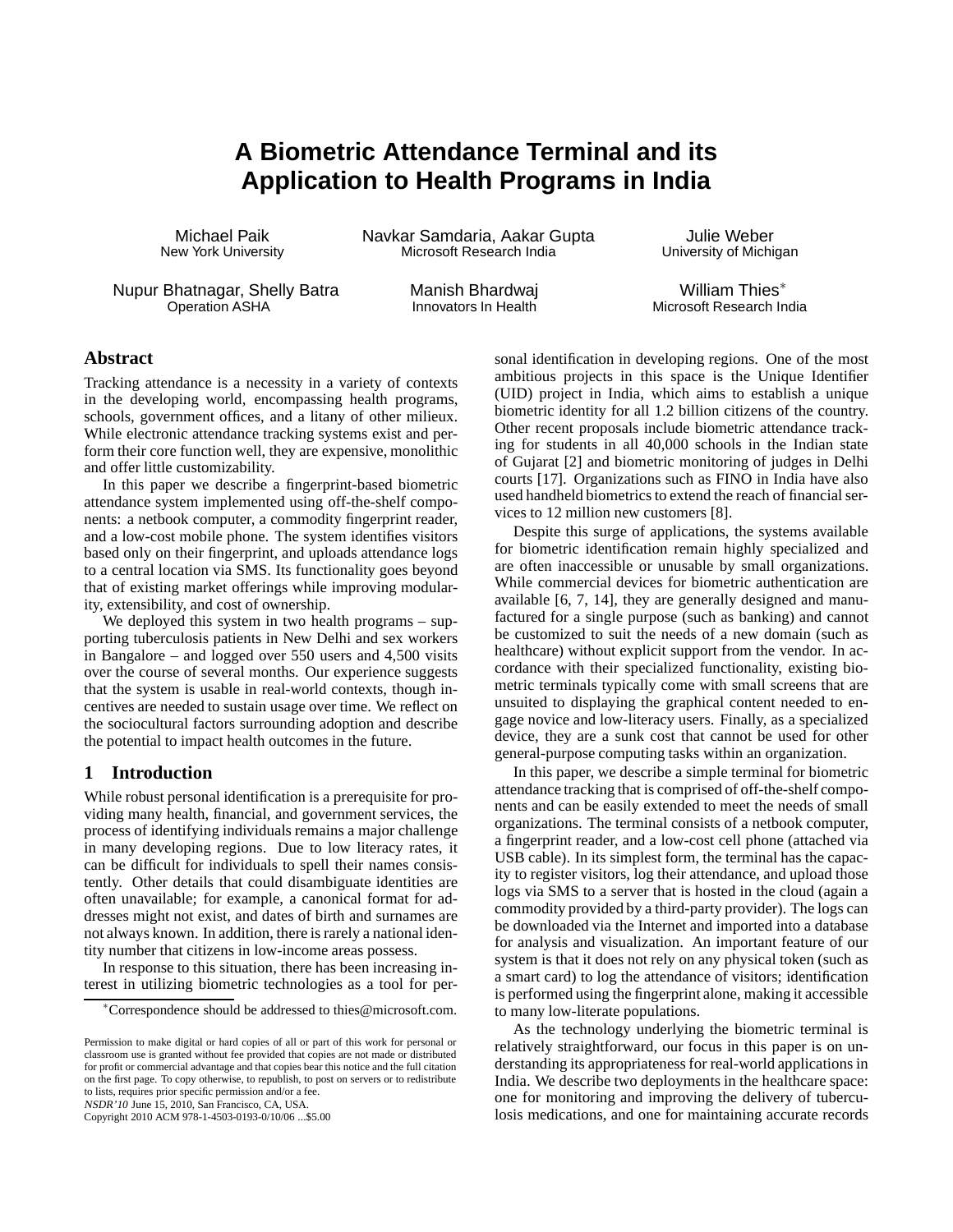at women's health centers. The application to tuberculosis clinics requires several careful design decisions, including lightweight synchronization between different terminals in the organization, hybrid paper and electronic tracking of patients, and usable security to prevent tampering with data on the machine. In total, we have deployed 8 terminals in the field, registering approximately 550 visitors and over 4,500 visits during the last 5 months. Our experience suggests that the terminal is usable by local organizations, and can potentially impact the delivery of health services in resource-poor environments. We summarize our specific contributions in the conclusions (Section 7).

### **2 Related Work**

The use of biometrics for patient identification in the developing world has been explored in other contexts, including health clinics in South Africa [18], anti-retroviral therapy in Malawi [19], clinical trials in Vietnam [11], and tracking of nomadic pastoralists in Chad [10]. The largest of these studies considered over 19,000 patients [18], successfully enrolling 94-97% (depending on the clinic) into the biometric system. Problems with enrollment were due to scars and cuts on fingers, refusal (more common amongst men), and technical challenges. None of these systems incorporated a mobile phone for relaying visitation logs to a central location.

Other programs have utilized biometrics for verification of identity, rather than as the sole identification mechanism. This is often done in concert with a smart card that carries a template of the patient's fingerprints. Biometric smart cards have been deployed to over 1,300 patients on anti-retroviral therapy in South Africa [1]. They have also been widely used for financial service delivery in India, where an organization called FINO has enrolled over 12 million customers, many of them using biometrics [8]. Such organizations rely on commercially-available mobile fingerprinting terminals [6, 7, 14], which also have support for wireless network connectivity. However, we are unaware of any other terminal that communicates over SMS, which contributes to the cost savings of our solution (see Section 3.2 for details). While fingerprint readers have also been integrated on mobile phones [9], it has yet to be seen whether they offer the image quality and computational power to uniquely identify each person in a large group.

Fingerprinting is but one of many biometric technologies [16] that might find application in developing regions. The use of ordinary photography has been shown to be effective in monitoring and improving teacher attendance in rural India [4]. Unfortunately, taking pictures is often out of the question for tracking patients in health clinics, where there can be stigma associated with attendance (this holds true for both of the applications in this paper). Voice recognition is also an attractive technology in low-income areas, as it can be done over an ordinary phone. Authenticating the identity of a speaker based on his or her voice is becoming feasible from a technical standpoint, with error rates of 5% over mobile phones [13] and recent systems that target emerging markets [3]. While we initially expected to use voice recognition in tuberculosis clinics, we found three unexpected barriers: 1) loud background noises, including traf-



**Figure 1. Overview of our system.**

fic and bells, 2) the perceived possibility (whether or not it is real) of spreading disease by sharing a phone or microphone amongst patients, and 3) the ability of health workers to initiate conference calls, making it impossible for a server to distinguish whether a health worker is visiting with the patient, or whether they are simply calling them on the phone.

## **3 Biometric Terminal**

As depicted in Figure 1, our biometric terminal consists of three main components: a low-cost netbook computer, a commodity fingerprint reader, and a low-end mobile phone (connected via USB). Messages sent from the terminal are received by an SMS server and made available over the Internet to administrative users, who can download the messages from any location and automatically import them into a database for further analysis and visualization.

## **3.1 Usage Scenario**

We focus on the scenario in which the terminal is operated by a health worker, in either a fixed or mobile location. A user who wishes to log her attendance with the terminal first needs to register, which is accomplished by providing a name and four scans of a given finger to create a template. As the finger used for registration may become dirty, decorated, or damaged subsequent to registration, we also require registration of a second, 'backup' finger from the opposite hand. Additional fingerprints can optionally be registered as appropriate on a per-application basis. However, to increase fingerprint recognition speed, we recommend that only one finger from each visitor be actively recognized by the system at any point in time. The active finger for a given visitor can be toggled by the health worker.

Once registered, a visitor can log her attendance by scanning her chosen finger once. No keypresses are necessary on the part of the health worker or the visitor during login, making the system accessible to novice computer users.

The health worker periodically uploads the visit logs by clicking a button on the user interface. Activities at the terminal (registrations, visits, and other events) are encoded in compressed SMS messages and uploaded to a server via the attached mobile phone. Uploads are incremental: only new events are relayed to the server. Approximately 4 new registrations or 40 visits can be encoded in a single SMS message. To account for the possibility of lost SMS messages, each SMS contains a sequence number; if an administrator detects a missing message, he can request that the health worker resend old messages by using a button on the user interface.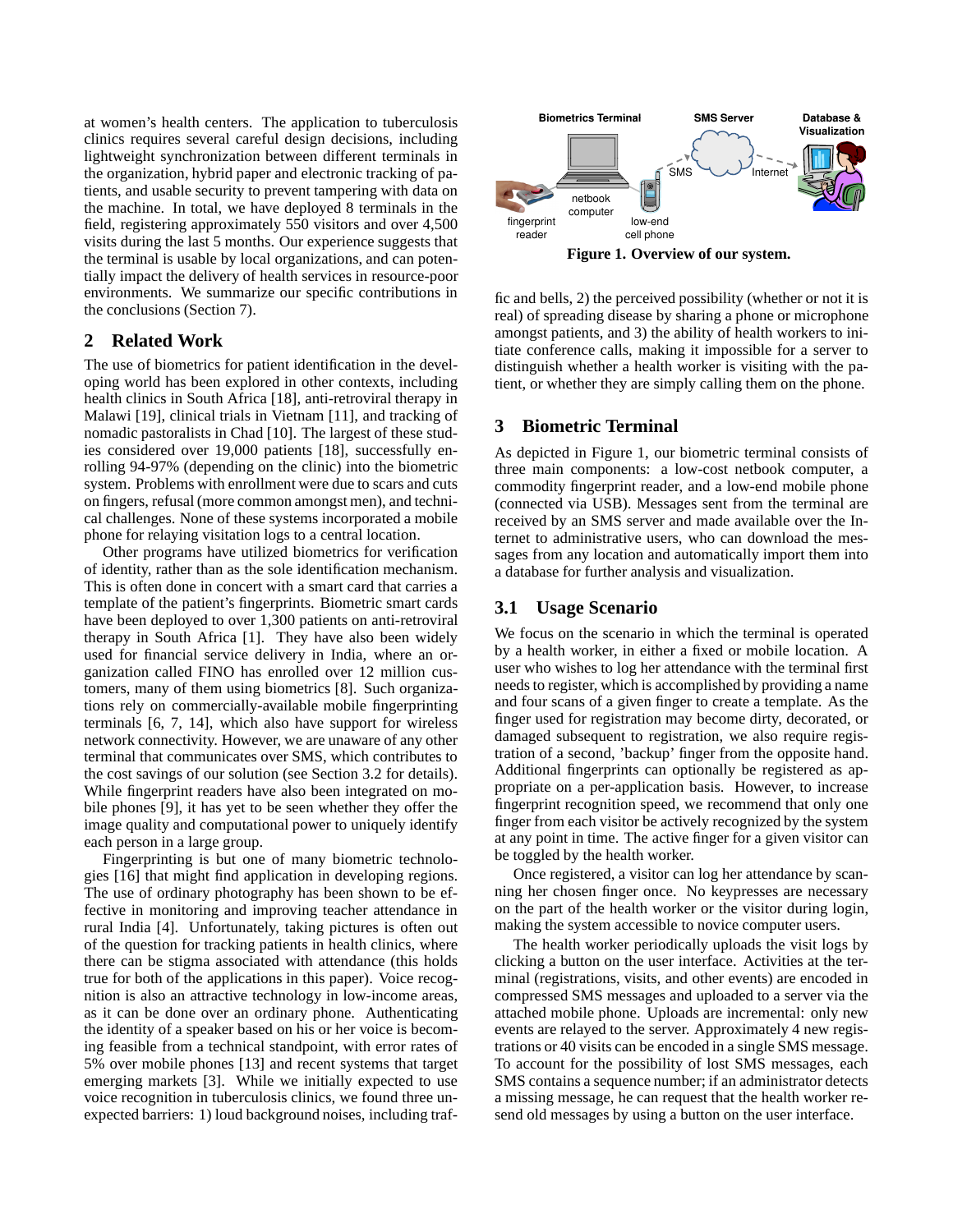## **3.2 Implementation**

The current implementation of the biometric terminal relies on the following components:

| Component                 | <b>Implementation Choice</b>  | Cost         |
|---------------------------|-------------------------------|--------------|
| <b>Fingerprint Reader</b> | Digital Persona U.are.U4500   | \$100        |
| Netbook                   | Asus Eee PC 1005HA            | \$360        |
| Mobile Phone              | Nokia 1650                    | \$30         |
| SMS Plan                  | Reliance 1p Pack (10 SMS/Day) | $<$ \$4/Year |

Thus, the total cost of the terminal is \$494, using components commonly available in India. This is approximately \$250 / year when amortized over a two year expected lifespan: significantly less expensive than commercially available alternatives while offering superior functionality and customizability. Mobile fingerprinting terminals such as the Ingenico BIO930 [6], the Innoviti Vx610-trueID-GPRS [7] and the M.POS2002 Fingerprint GPRS Terminal [14] cost over \$600 for the terminal, plus at least \$120 / year for GPRS connectivity, amounting to an annual cost of \$360 (assuming a two-year lifespan). It is also important to note that while the modular nature of our solution allows piecemeal replacement if one component should break, commercial solutions must either be repaired or replaced as a unit.

The client software is written in .NET / Windows Presentation Foundation and uses the Gnokii [5] framework for sending SMS via Nokia phones. An open-source release of our software is planned for summer 2010.

We are currently using smscountry.com to receive and archive SMS messages at a cost of \$140 / year. We utilize a .NET application to download and process messages and Microsoft Access to manage and visualize the data on administrative machines. As data management is performed offline by the administrator, Internet connectivity is only required to connect to the SMS server and download new messages.

#### **4 Application in Tuberculosis Clinics**

Our first application of the biometrics terminal is to monitor and improve the delivery of tuberculosis (TB) medications. The terminal is used to track delivery of medications to TB patients. To the best of our knowledge, this represents the first use of biometrics in a tuberculosis treatment program.

## **4.1 Context**

Tuberculosis remains the largest infectious killer of adults worldwide, with 1.8 million deaths annually [12], of which nearly one fifth occur in India [12]. These deaths are especially tragic given that there are free and effective antibiotics available from the Indian government. However, in order to be cured, an infected patient needs to take the drugs (initially 7 pills at a time) on a strict schedule: three days per week continuously over a 6- to 8-month period. This task is difficult for many patients because the medications themselves have the potential for serious side effects. Adherence to this regimen is further complicated by myriad socio-cultural factors including education, stigma, travel, and forgetfulness.

In order to improve adherence to tuberculosis treatment regimens, India and other countries have adopted a program known as Directly Observed Therapy, Short Course (DOTS). In this scheme, patients ingest each dose of medication under direct observation. The observers, known as medication *providers*, keep the medications with them in order to closely control their distribution and administration. Patients are therefore required to travel to a clinic or other outlet to receive each dose. Providers are expected to seek out any patients who fail to appear for scheduled doses, finding them in their homes or elsewhere in order to administer the drugs and to encourage them to continue treatment. While the DOTS program has had a significant impact on tuberculosis treatment in India, it remains difficult to manage the program at scale. In practice, many doses remain unsupervised or missed, leading to unsuccessful treatment outcomes and fostering the emergence of drug-resistant forms of the disease.

Our approach in this work is to utilize biometrics to provide a transparent and tamperproof record of which doses of TB medication are administered to a patient under supervision of a health worker. While similar records are recorded on paper today, they are widely regarded as being unreliable and unrepresentative of daily operations; also, they are difficult to promptly aggregate and analyze. Using a biometric terminal with daily uploads to a central location, it becomes possible for program managers to identify missed doses as soon as they occur, and to respond with improved counseling or supervision as needed. In addition, DOTS programs can provide better incentives for providers, whose pay typically depends on the final treatment outcome of a patient and may take 12 or 18 months to process. By logging each visit, the terminal enables compensation to be tied to each dose, incentivizing providers to be diligent on a daily basis.

To evaluate the potential of biometrics in tuberculosis treatment, we partnered with Operation ASHA, one of the premier treatment programs in India. Operation ASHA serves almost 3,000 patients across six Indian states, including a longtime focus on slum communities in New Delhi. They utilize a highly innovative model that includes all the elements of government DOTS programs, as well as some additions. In an ASHA clinic, there are two actors: a *provider* and a *counselor*. The provider is a member of the local community who offers physical space for use as a clinic throughout the day. The counselor is a full-time ASHA employee who administers medication for several hours per day from the provider's location, and also delivers doses to patients' homes when they fail to come to the clinic. The salary of the counselors is dependent on their performance; counselors receive a monthly bonus for tightly controlling the number of patients who default (fail to collect medication for two consecutive months). While ASHA's model has been highly successful, they are seeking to improve the transparency of clinic operations to enable them to scale across other areas of India. This prompted our collaborative development of the biometric terminal.

## **4.2 Adapting the Technology**

Several technical extensions are needed in order to apply the biometric terminal in the context of ASHA's treatment program. The most interesting design decisions are as follows.

**Loosely coupled terminals for counselor and provider.** In ASHA's model, both the counselor and provider may be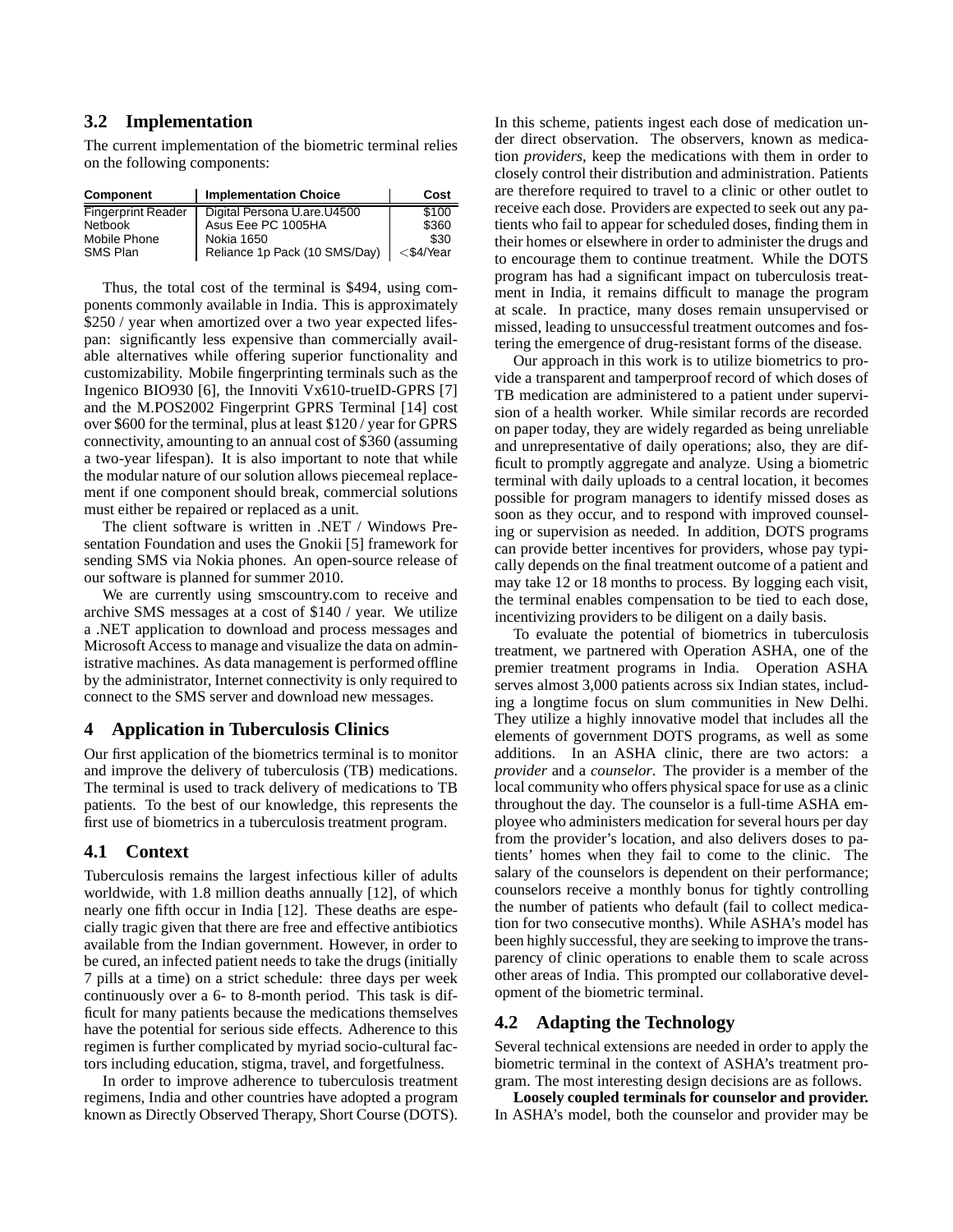distributing medication simultaneously at different locations due to the counselor's responsibility to track down missing patients. Thus it is necessary to support two terminal types: stationary provider terminals and mobile counselor terminals. This creates additional requirements: the ability to recognize the same patient on both machines and to maintain consistent visit data across the machines, to name two.

We addressed these constraints by creating a synchronization mechanism between the counselor and provider terminals. After arriving at, and prior to departing from, the provider's clinic the counselor connects her terminal to the provider's terminal via an Ethernet cable. She then clicks a "synchronize" button on both terminals, which causes all registration and visitation logs to be merged between the two machines. The end result is that both machines have a consistent view of all the patients who have interacted with either terminal, without the tedium of manually logging visits or registrations on both machines. As counselors may work at multiple clinics and synchronize their terminals with multiple providers, a patient's records are only merged onto a provider's machine if the patient attends the provider's clinic.

**Hybrid paper/electronic patient tracking**. Another challenge in TB treatment is that, due to the length of the regimen, patients may migrate from one location to another during the course of treatment. While it is possible to track patients across different locations by distributing their fingerprint templates to every terminal, this would require more communication bandwidth than is provided by lowcost SMS messaging. Maintaining a universal set of patient fingerprints on every terminal would also considerably degrade performance, as it would increase the number of templates a given scan would have to be compared with.

To overcome this limitation, we rely on a hybrid paperelectronic system. The terminal assigns each patient a unique alphanumeric ID upon their first registration with the system, which is written on the patient's nationally standardized TB treatment card. As the patient keeps a copy of this card, it would remain accessible in the event of relocation or enrollment in a different program. When the patient registers at the new location, he provides the ID written on the treatment card for entry into the system, rather than generating a new ID. The patient's medical history can then be preserved across the migration event, as the server can uniquely identify the patient using this ID.

**After-hours security**. As the provider's premises are often community spaces, and may potentially house a family at night, terminals left at these locations are susceptible to tampering during off-hours. Even without malicious intent, children may be drawn to the novelty of the machine and could corrupt records while playing with the system.

In order to prevent such tampering without impeding the usability of the terminal, we impose two security measures. First, new registrations and edits to patient data are locked unless a counselor has scanned her fingerprint within the preceding hour. This gives reasonable assurance that the counselor (who is trusted to modify all data on the machine) is either present or has recently left, in which case the clinic is likely to remain in active operation and tampering is less likely than at night. Second, to guard against unknown par-



**Figure 2. Patient (left) logging into the biometric terminal at a tuberculosis clinic. Each box in the background holds the drugs for one patient. The counselor is at right.**

ties registering on the system and gaining the permissions needed to modify data, any attempt to register a new counselor on the device triggers an SMS alert to existing counselors on the system. If the new registration is unexpected, the existing counselor(s) are expected to follow up with the provider to ascertain the condition of the device.

#### **4.3 Preliminary Deployment Experience**

The biometric terminal has been deployed in four clinics in South Delhi for approximately two months (see Figure 2). So far, they have registered approximately 275 patients. This represents only the initial stages of our deployment, which we plan to scale to 13 centers in coming months. Here we offer only our initial observations.

**Patients are not hesitant to give their fingerprint, and usually do so without difficulty.** Most patients are not hesitant to use the technology, although there has been occasional concern about supplying the thumb print, as the thumb is also used for financial transactions in this context. After observing patients in the clinic, our current recommendation is to register the middle finger with the terminal, as the thumb and index fingers are frequently used for handling medication and may be more likely to spread germs from the fingerprint reader to the patient's mouth. About 20% of patients had difficulty in triggering the fingerprint reader to take any scan, but this was typically easy to remedy by pressing harder, with coaching from the counselor. With the exception of two children (who have known to present challenges for biometric enrollment [18]), all patients were eventually able to register successfully with the terminal.

**The biometric terminal helps the counselors to strictly enforce the DOTS protocol.** In one case, we observed a father request a dose for his child, but the counselor refused, indicating that the terminal made the patient's presence necessary. Eventually the father was persuaded and returned with the child within 30 minutes. We believe that the counselor's ability to appeal to an abstract, impersonal device over which she has only limited control will assist in persuading patients to come to the clinic for regular doses.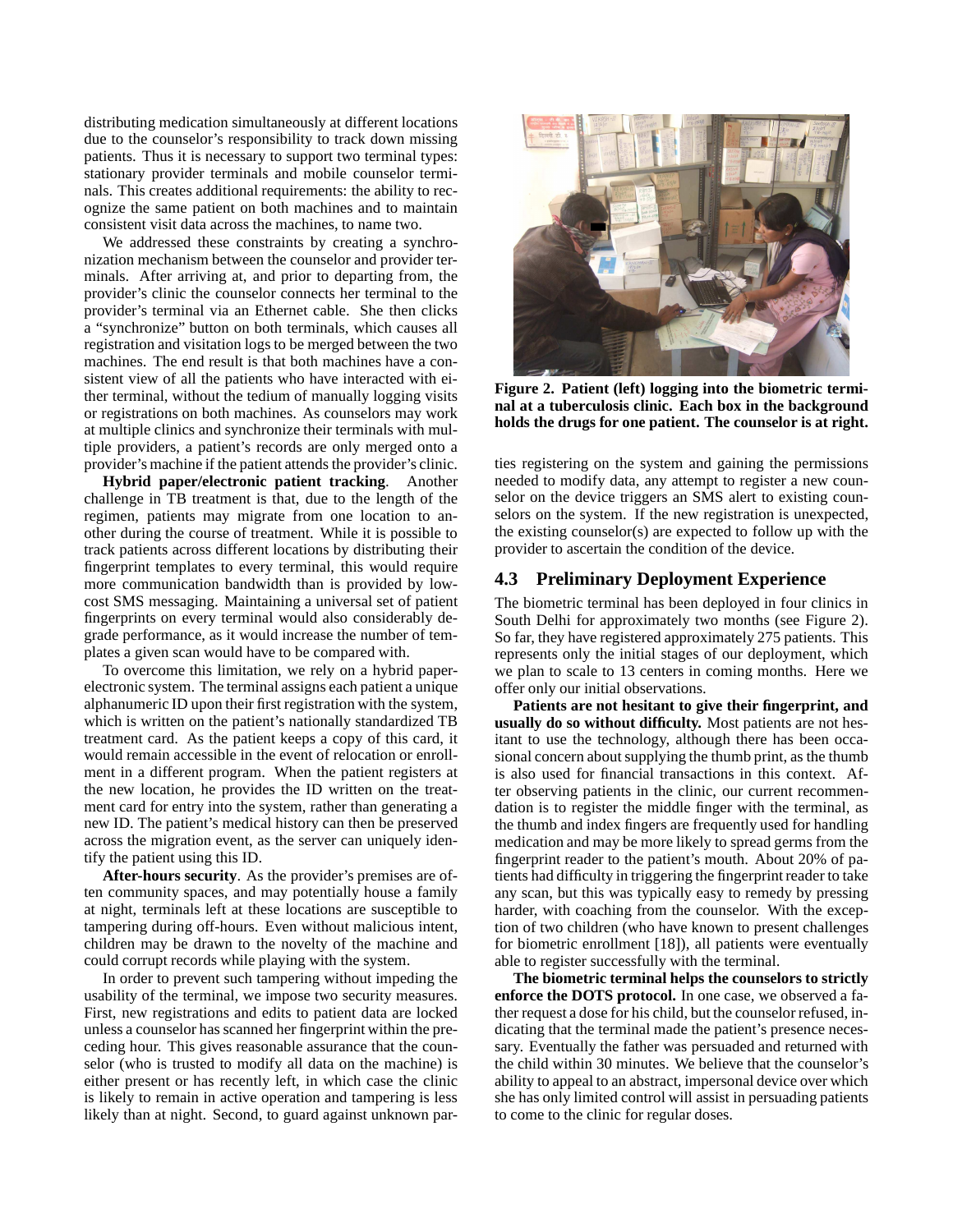

**Figure 3. Cumulative number of visits recorded at two Pragati hubs via paper ledgers and biometric terminals.**

### **5 Application in Women's Support Centers**

The second application of our biometrics terminal is for attendance monitoring at support centers serving sex workers in urban Bangalore. The terminal was tested as a replacement for a paper-based "hub register" used to record visits to these centers, which provide daytime services, such as bathing facilities and medical consultation, to visitors.

#### **5.1 Context**

India has an estimated 2-3 million sex workers [15]. (While it is illegal to operate brothels or publicly solicit sex in India, it is not illegal to exchange sex for money.) Because female sex workers are at high risk of contracting HIV/AIDS and other sexually transmitted infections, there are organizations in India that seek to support the health and wellbeing of these women. One project with this mission is called Pragati (meaning "Progress") and is a joint initiative between Swasti, an Indian NGO, and Swathi Mahila Sangha, a community-based organization comprised of women who work as sex workers in Bangalore. The project aims to empower women to take control of their personal health and well-being, motivating the increased use of condoms and decreasing the spread of sexually transmitted infections. The project has set up four drop-in centers around Bangalore that serve as daytime shelters, providing, a places to rest, bathe, watch television, and see medical specialists.

Our partnership with project Pragati grew out of mutual conversations in which they expressed a desire to improve their attendance records. The motivation for using biometrics as a replacement for their existing paper records is twofold: (1) Enabling accurate tracking of women who visit multiple centers, particularly for (anecdotal) cases in which they use different pseudonyms at different places, and (2) Provision of high-quality digital records and reports to funders and obviation of data entry specialists currently retained for the sole purpose of transcribing paper records. Both have the potential to increase the cost-effectiveness of the project.

## **5.2 Preliminary Deployment Experience**

The terminal was deployed in two of four centers over a period of four months. In total, 284 people were registered to use the system: 239 at Hub A and 45 at Hub B. These registrants generated a total of 799 logged visits.

#### *5.2.1 Quantitative Observations*

Figure 3 depicts cumulative attendance data in each of the two centers. Initially, and especially in Hub A, the system was logging nearly the same number of daily visits as the paper-based system. During that period, a researcher was both monitoring attendance (and prompting visitors to log into the biometrics system) and training the hub manager to use and monitor the terminal herself. The researchers discontinued their daily visits to the hubs in early December, which is when the number of visitors logged diverges.

There are a number of factors that may have influenced the divergence between the electronic and paper-based logs. One likely cause is the increased demand on the hub manager's time, especially when the hub is busy or there is a sudden influx of visitors. We also noticed that once a significant number of people had been registered, the system's performance lagged in both registration and recognition. This frustrated not only the visitors but also the hub manager, especially in Hub A where over 280 people had registered, causing recognition times to slow from near-instantaneous to approximately 15 seconds. However, of six regular visitors to Hub A (some visiting daily) we spoke with, only two reported being bothered by the amount of time required to report a visit. Divergence between the paper and biometric records was greater at Hub B, where women arrived early in the morning after working all night and were eager to sleep as soon as they entered the building.

#### *5.2.2 Qualitative Observations*

The deployment in women's centers sparked very different insights about the use of biometrics in the context of monitoring hub traffic than our observations in the TB case. People were much more hesitant to provide fingerprints, and difficulties in fingerprint recognition did arise. Due to the nature of their work and the associated stigma, as well as the fact that, according to the project head, only twenty percent of the women involved in the project actually inform their families about the work they do, these women are often protective of information that may tie them to their work. The association between fingerprinting and financial records also caused reluctance among the women we intended to register. Furthermore, because another biometric system had been deployed in their medical clinics, women showed concern for the privacy of their health records. Finally, four women were unable to register due to irregularities in their fingerprints.